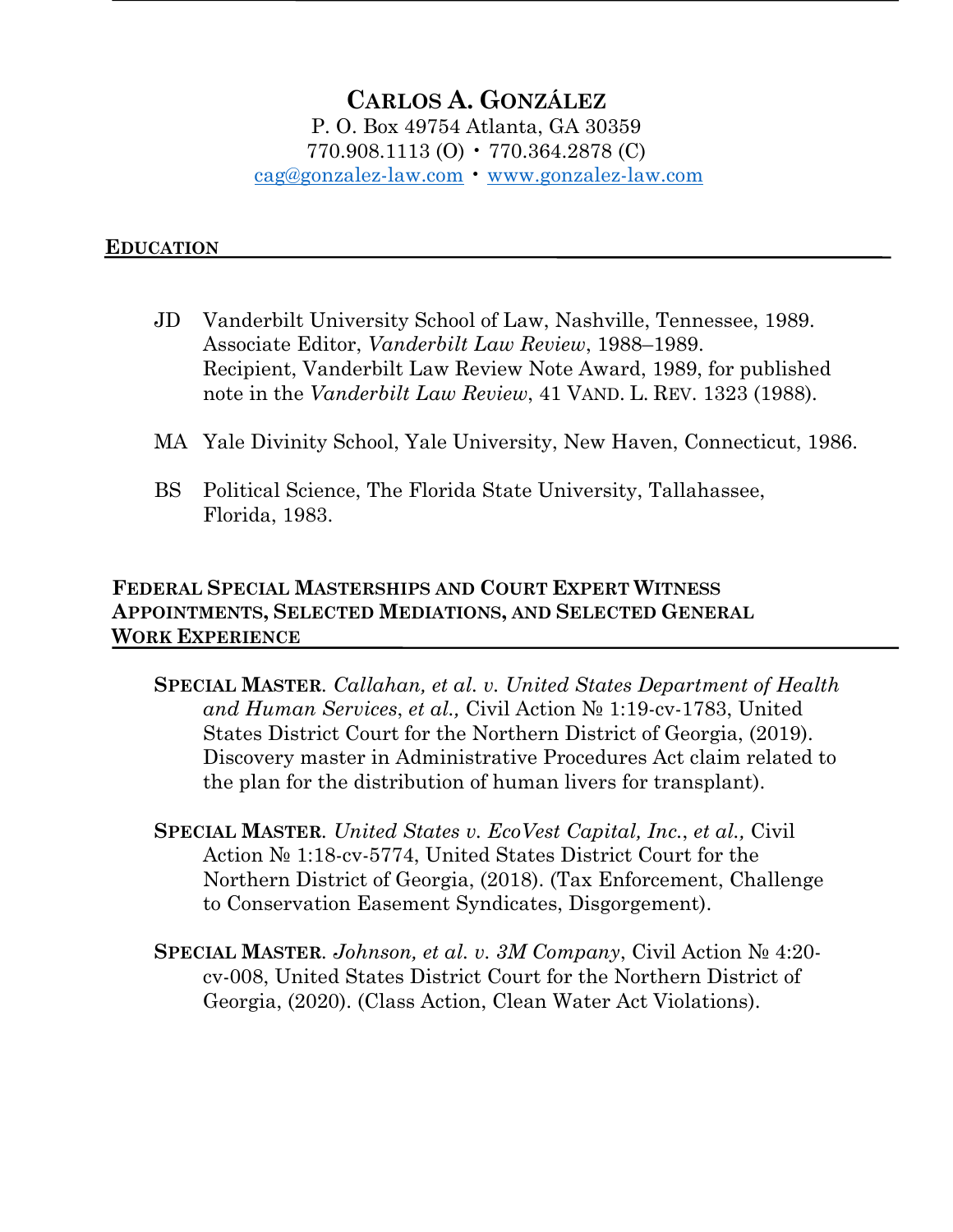- **SPECIAL MASTER***. SavaSerniorCare, LLC, v. Starr Indemnity and Liability Co., and Aspen American Insurance Co.,* Civil Action № 1:18-cv-1991, United States District Court for the Northern District of Georgia, (2018). (Insurance Coverage.
- **SPECIAL MASTER***. Atlantic Recording Corporation, et al., v. Spinrilla, LLC, et al.*, Civil Action № 1:17-cv-431, United States District Court for the Northern District of Georgia, (2017). (Copyright Infringement).
- **SPECIAL MASTER**. *Hereford, et al., and United States v. Huntsville Board of Education, et al.*, Civil Action № 5:63-cv-109, United States District Court for the Northern District of Alabama, (1963). (Class Action, School Desegregation, Decree Implementation).
- **SPECIAL MASTER**. *United Steelworkers of America, et al. v. Pirelli Tire, LLC.*, Civil Action № 3:04-0195, United States District Court for the Middle District of Tennessee, (2009). (Class Action, ERISA, Retiree Medical Benefits).
- **SPECIAL MASTER**. *Reynolds v. State of Alabama, ALDOT, et al.*, Civil Action № 85-T-665, United States District Court for the Middle District of Alabama, (1985). (Class Action, Title VII, Employment).
- **SPECIAL MASTER**. *In re: Carpet Patent Infringement Cases*, Civil Actions № 4:05-cv-133, 4:05-cv-189, 4:05-cv-190, and 4:05-cv-191, United States District Court for the Northern District of Georgia, (2005). (Willful Infringement, Enablement, Lost Profits, and Indefiniteness).
- **SPECIAL MASTER**. *Geier, and United States v. State of Tennessee, et al.,* Civil Action № 68-5077, United States District Court for the Middle District of Tennessee, (1968). (Class Action, Title VI, Higher Education Reform).
- **SPECIAL MASTER**. *Knight, et al., and United States v. State of Alabama, et al.*, № Civil Action № 83-1667, United States District Court for the Northern District of Alabama, (1983). (Class Action, Title VI, Higher Education Reform).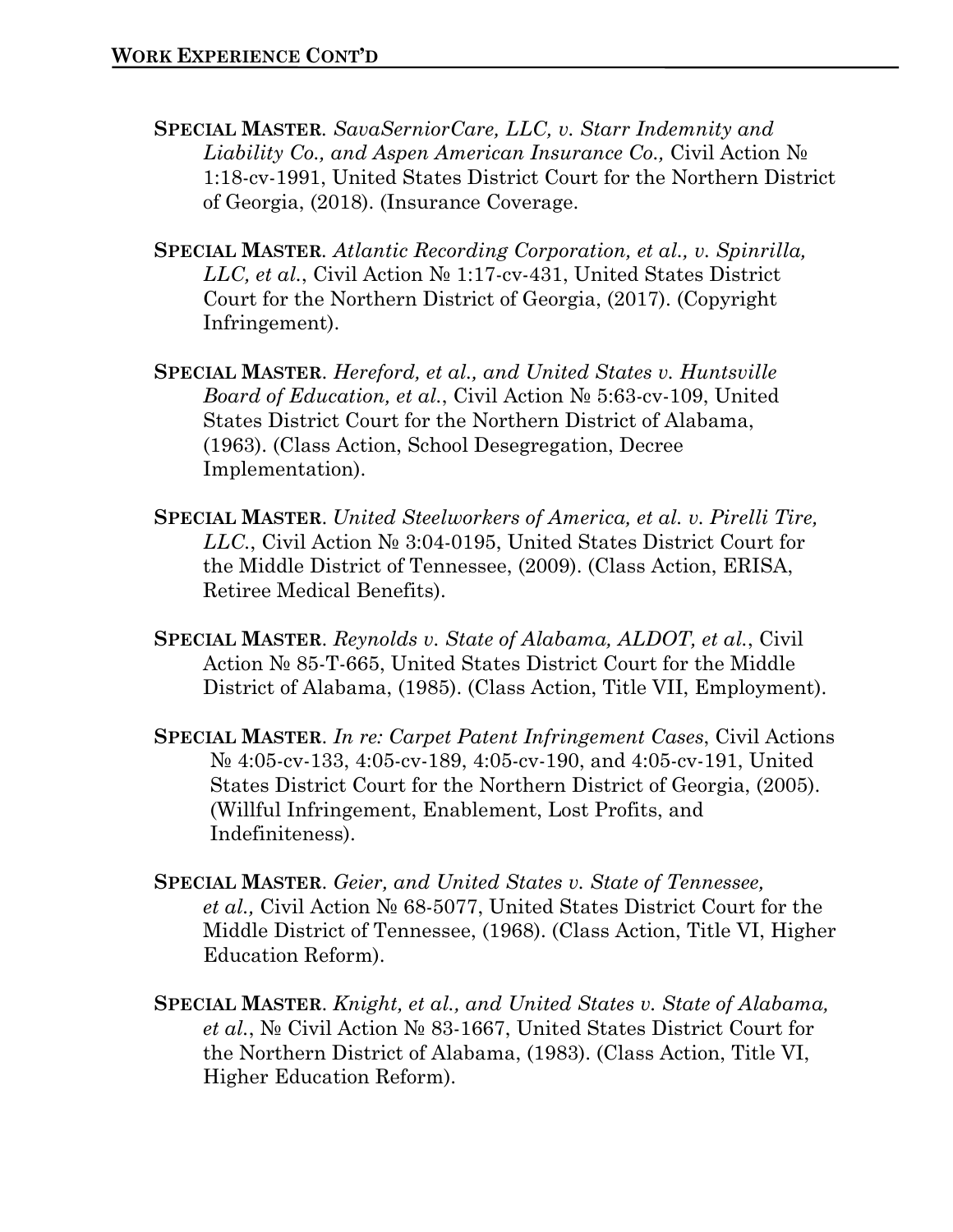- **COURT-APPOINTED EXPERT WITNESS**. *Hereford and United States v. Huntsville Board of Education, et al.*, Civil Action № 5:63-cv-109, United States District Court for the Northern District of Alabama, (1963). Appointed by Judge Madeline Hughes Haikala. (Testimony on Best Practices for Remedial Decree Implementation and Oversight).
- **SPECIAL INVESTIGATIVE PROJECT**. Undertaken for the Mayor of Nashville, Tennessee, (2022).
- **MEDIATOR**. *Jordan, et al., v. Vision Property Management, LLC., et al.,* Civil Action № C-30-18, Superior Court of New Jersey, Chancery Division Cumberland County (2020) (Class Action, Consumer Fraud in Housing, New Jersey Homeownership Security Act).
- **MEDIATOR**. *Houston v. Memphis Light Gas & Water, et al.,* Civil Action № 2:21-cv-2393, United States District Court for the Western District of Tennessee, (2021), (Title VII).
- **MEDIATOR**. *Henderson, et al. v. Vision Property Management, LLC, et al.,* Civil Action № 2:20-cv-12649, United States District Court for the Eastern District of Michigan, (2020), (Class Action, Fair Housing Act, Equal Credit Opportunity Act and Truth in Lending).
- **MEDIATOR**. Pre-suit Mediation Between The United States and Cumberland County, Tennessee, (2021). (Title VII, Multi-party).
- **MEDIATOR**. Private Mediation Between A Medical College and Index Hospital to Establish Physician Services Agreement, (2021).
- **MEDIATOR**. *Colonial Pipeline Company v. Metropolitan Nashville Airport Authority and AECOM Technical Services, Inc.,* Civil Action № 3:20-cv-666, United States District Court for the Middle District of Tennessee, (2020), (Pipeline Strike); and *Metropolitan Nashville Airport Authority v. Colonial Pipeline Company,* Civil Action № 3:20-cv-809, United States District Court for the Middle District of Tennessee, (2020). (Pipeline Relocation).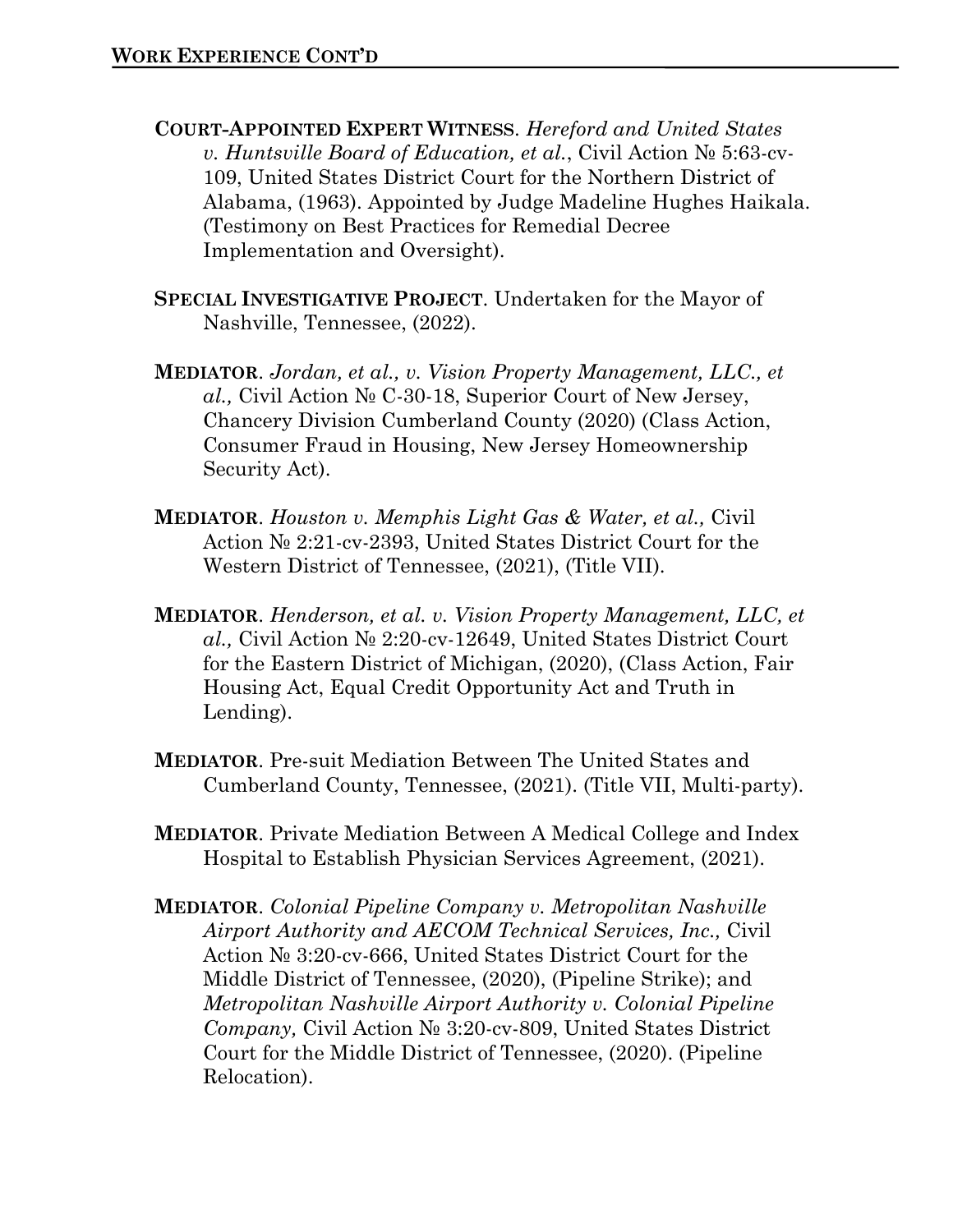- **MEDIATOR**. *Estate of Daniel Hambrick v. Metropolitan Government of Nashville and Davidson County, et al.,* Civil Action № 3:19-cv-216, United States District Court for the Middle District of Tennessee, (2019). (Police Shooting, Wrongful Death.
- **MEDIATOR**. *Rieves, et al. v. Rutherford County, et al.,* Civil Action № 3:18-cv-965, United States District Court for the Middle District of Tennessee, (2018). (Violation of Equal Protection Clause and Conspiracy to Violate Fourth Amendment).
- **MEDIATOR**. *McNeil v. Giles County,* Civil Action № 1:18-cv-33, United States District Court for the Middle District of Tennessee, (2018). (Class Action, Constitutional Challenge to Privately Administered Probation Supervision System, RICO).
- **MEDIATOR**. *Williams v. Fulton County School District, et al.,* Civil Action № 1:14-cv-269, United States District Court for the Northern District of Georgia, (2016). (Special Education, ADA and Section 504 Rehabilitation Act).
- **MEDIATOR**. *Fortson, et al. v. Durham School Services, LP, et al.,* Civil Action № 17-C-530 Division II, Circuit Court of Tennessee for the Eleventh Judicial District at Hamilton County, (2017). (Catastrophic Personal Injury).
- **MEDIATOR**. *Muhammad v. Methodist Healthcare,* Civil Action № CT-3030-17 Division VII, Circuit Court of Tennessee for the Thirtieth Judicial District, (2017). (Medical Malpractice).
- **MEDIATOR**. *Glock, Inc. v. The Wuster,* Civil Action № 1:14-cv-568, United States District Court for the Northern District of Georgia, (2015). (Trademark and Trade Dress Infringement).
- **MEDIATOR**. *Kaazar Capital Partners, LTD v. Backtrac Technologies, LLC,* Civil Action № 1:17-cv-2721, United States District Court for the Northern District of Georgia, (2017). (International Gold Contract).
- **MEDIATOR**. *In re Mediation Investment Advisory Firm and Asset Management Firm,* Nashville, Tennessee, (2018). (Breach of Contract).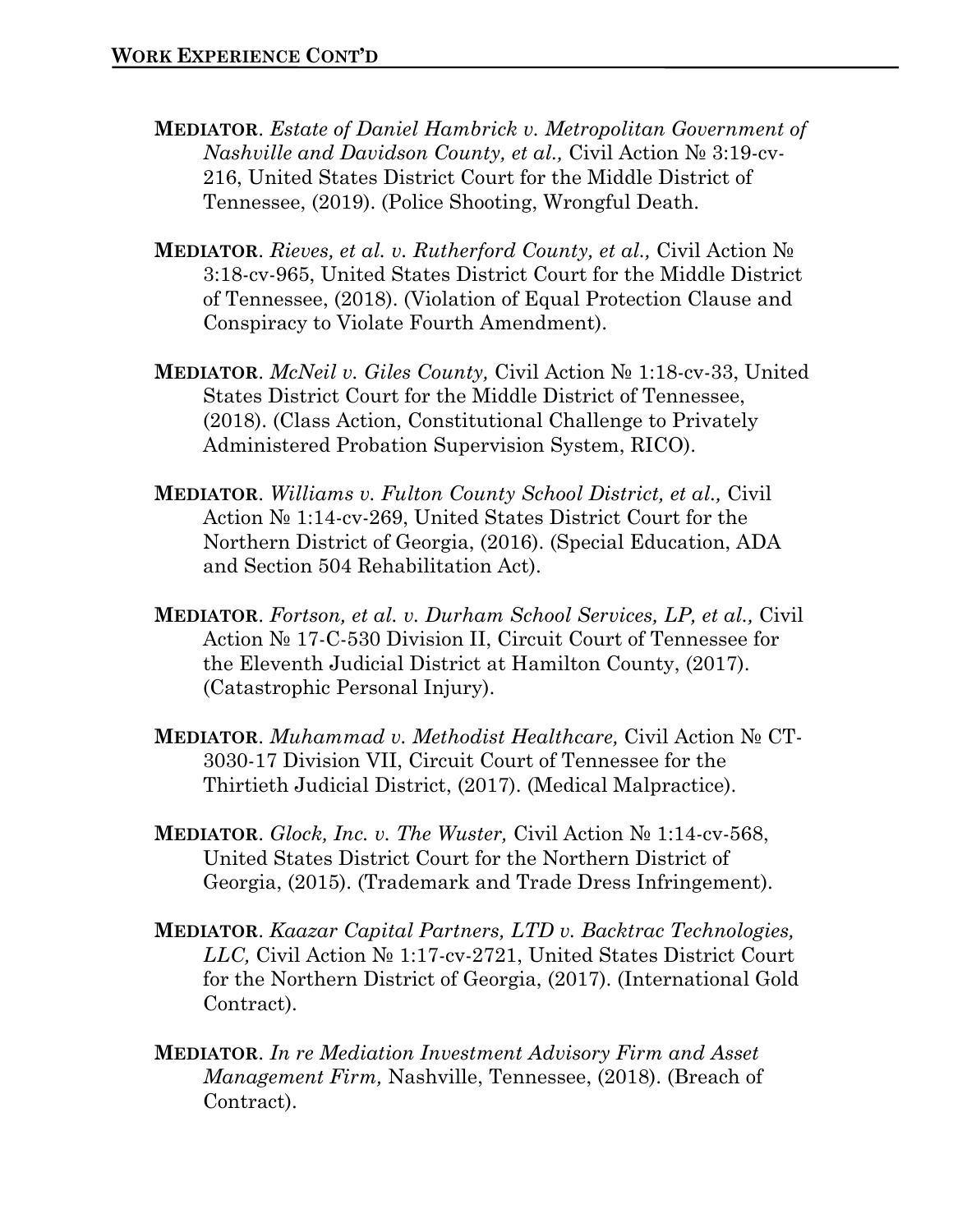- **MEDIATOR**. *Geerts v. Rutherford County,* Civil Action № 3:17-cv-1014, United States District Court for the Middle District of Tennessee, (2017). (Class Action, Constitutional Challenge to Juvenile Detention and Pretrial Detention Practices).
- **MEDIATOR**. *Hall v. Stine Seed, et al.,* Civil Action № 2:18-cv-2265, United States District Court for the Western District of Tennessee, (2018). (RICO, Breach of Contract, Race Discrimination, Fraud).
- **MEDIATOR**. *Perry, Administratrix for the Estate of Kevin Sellars v. Fulton County School District,* Civil Action № 1:16-cv-2596, United States District Court for the Northern District of Georgia, (2016). (Wrongful Death, ADA and Section 504 Rehabilitation Act).
- **MEDIATOR**. *Williams v. Marriott International, Inc.,* Civil Action № 1:15-cv-659, United States District Court for the Northern District of Georgia, (2015). (Tort Claims).
- **MEDIATOR**. *Mid-America Apartments, LP v. Fluid Dynamics Holdings, LLC, et al.* Civil Action № 2:17-cv-2621, United States District Court for the Western District of Tennessee, (2017). (Multimillion-dollar Interpleader Action).
- **MEDIATOR.** *Green v. Jacksonville State University, et al.,* Civil Action № 1:16-cv-1047, United States District Court for the Northern District of Alabama, (2016). (Title VI Racial Discrimination).
- **MEDIATOR**. *Rodriguez v. Providence Community Corrections, Inc., and Rutherford County, et al.,* Civil Action № 3:15-cv-1048, United States District Court for the Middle District of Tennessee, (2015). (Class Action, Constitutional and RICO Challenge to Privately Administered Probation Supervision System).
- **MEDIATOR**. *Burr v. Dollar General Corp.*, Civil Action № C7-728-06, Circuit Court Shelby County, Tennessee, (2006). (Termination of Executive Officer).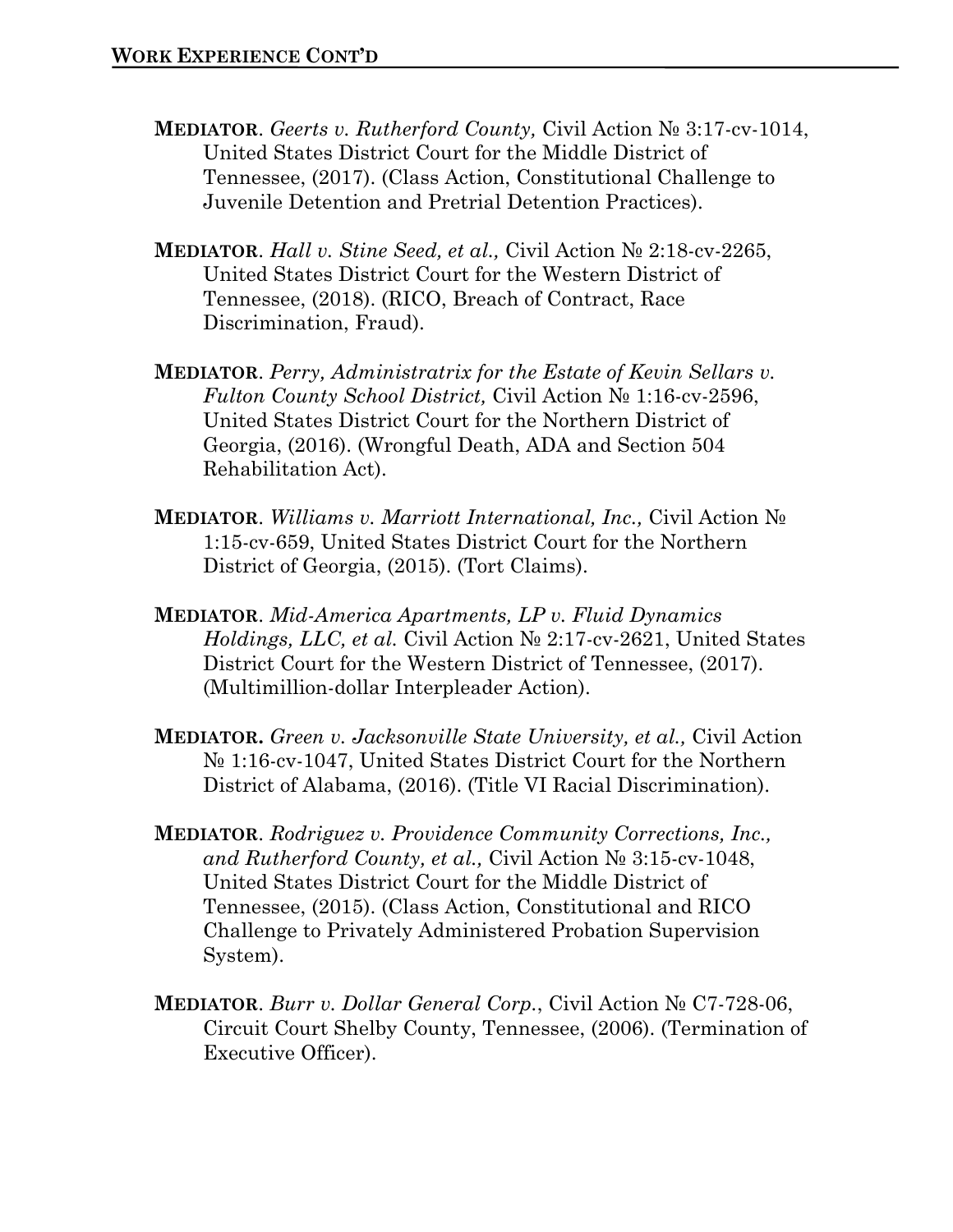- **MEDIATOR**. *In re: SeniorTrust of Florida, Inc., et al., ElderTrust of Florida, Inc., et al., National Health Investors, Inc., National Healthcare Corporation, and State of Tennessee Litigation,* Civil Actions № 13-60-IV and 12-1275-II, Chancery Court for Davidson County, Tennessee, (2012). (Sale and Transfer of Nursing Homes Between For-profit and Nonprofit Corporations).
- **MEDIATOR**. *Fisher and Mendoza and The United States v. Tucson Unified School District,* № *One*, Civil Actions № 74-90, 74-204, United States District Court for the District of Arizona, (1974). (Class Action, School Desegregation, Development of Unitary Status Plan).
- **MEDIATOR**. *Enterprise Vending Group, LLC v. Coca-Cola Enterprises, Inc.*, Civil Action № 09-1-06510-33, Superior Court Cobb County Georgia, (2009). (Contract Dispute).
- **MEDIATOR**. *Trull v. Mark IV Industries, Inc., et al.*, Civil Action № 1:02 cv-243, United States District Court for the Western District of North Carolina, (2002). (Class Action, ERISA, Retiree Medical Benefits).
- **MEDIATOR**. *In Re: Polypropylene and Nylon Carpet Antitrust Litigation*, MDL Docket № 1075, United States District Court for the Northern District of Georgia, (2002). (Class Action, Price Fixing).
- **ADJUNCT PROFESSOR OF LAW.** Vanderbilt University School of Law, Nashville, Tennessee. Course title: "Federal Court Oversight of Institutional Reform Litigation."
- **ARBITRATOR.** Permanent Panel, CBA, Kroger Co., and UFCW Local 1995.
- **FOUNDING PRINCIPAL.** The González Firm, LLC, Atlanta, Georgia, (1993).
- **ATTORNEY.** Rogers & Hardin, Atlanta, Georgia, 1991–1993.
- **JUDICIAL CLERK.** The Hon. Harold L. Murphy, United States District Judge for the Northern District of Georgia, 1989–1991.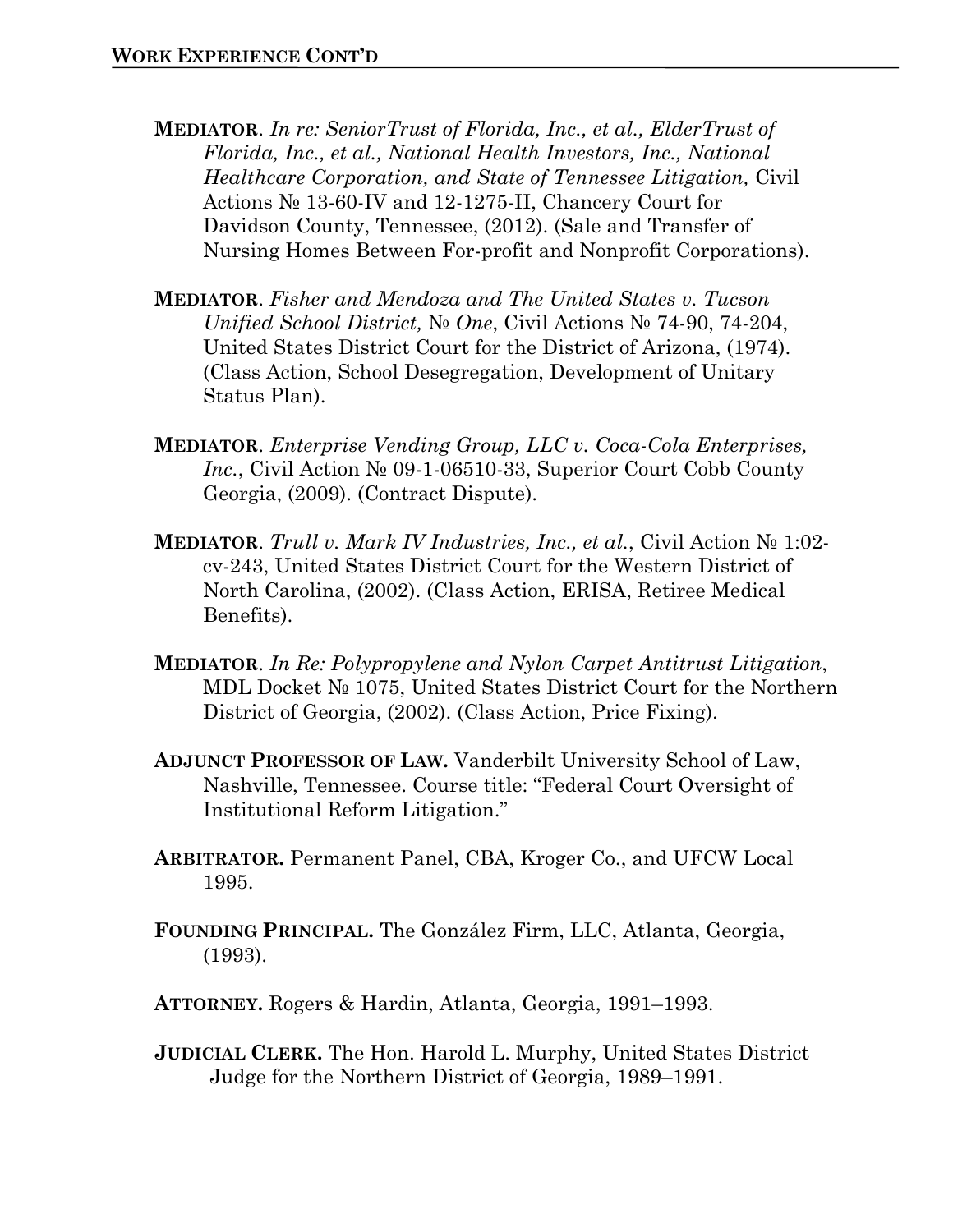C. A. González, "Special Masters Can Help Overloaded Courts Amid COVID-19," *Daily Report*, April 27, 2020.

C. A. González, "A Long Journey to Justice: The Story of the 'Geier' Case and the Desegregation of Tennessee Higher Education," *Tennessee Bar Journal*, December 2017.

C. A. González, "A Primer on Predispute Employment Arbitration Agreements," *Georgia Bar Journal*, August 2014.

C. A. González, Op-Ed, "In the Courts, an Imperfect Solution to Segregation's Long Shadow," *The Chronicle of Higher Education*, April 14, 2014.

C. A. González, "Standards of Proof in Section 274B of the Immigration Reform and Control Act of 1986," *Vanderbilt Law Review*, 41 VAND. L. REV. 1323 (1988).

## **COURT ADMISSIONS**

Supreme Court of the United States

United States Court of Appeals for the Eleventh Circuit

United States District Court for the Middle District of Georgia

United States District Court for the Northern District of Georgia

All Trial and Appellate Courts of Georgia

## **DIRECTORSHIPS, RECOGNITIONS, AND PROFESSIONAL AFFILIATIONS**

Immediate Past President, Academy Of Court-Appointed Masters

Chairman Of The Board, The Source For Learning

Board Of Visitors, Berry College

AV Preeminent Rating, Martindale-Hubbell (5 out of 5)

Academy Of Court-Appointed Masters Kenneth R. Feinberg Pro Bono Award

State Bar Of Georgia

Georgia Hispanic Bar Association